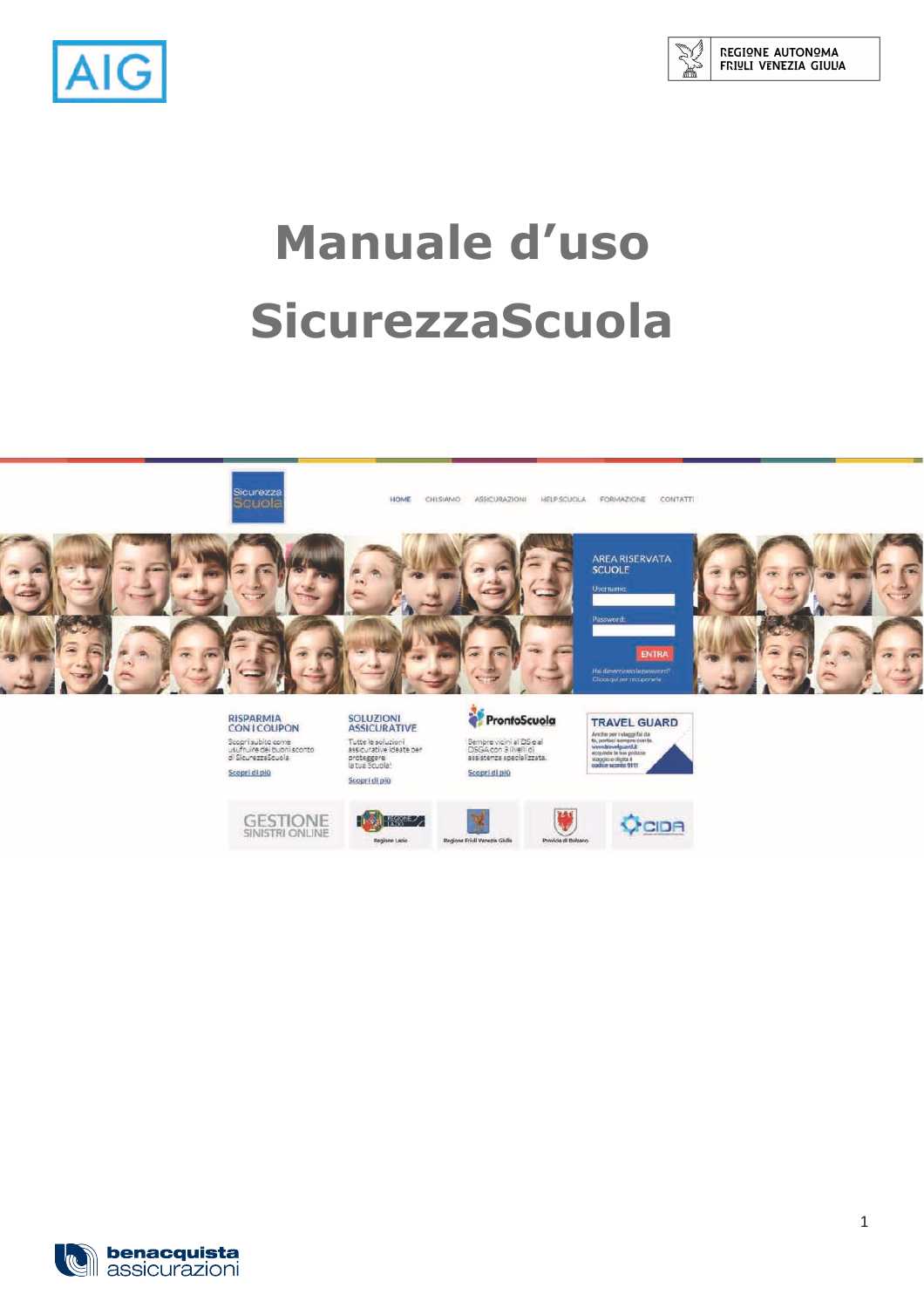

## **INDICE**

| pag.4  |
|--------|
| pag.5  |
| pag.6  |
| pag.7  |
| pag.8  |
| pag.9  |
| pag.9  |
| pag.10 |
| pag.10 |
| pag.11 |
| pag.11 |
| pag.12 |
| pag.12 |
|        |

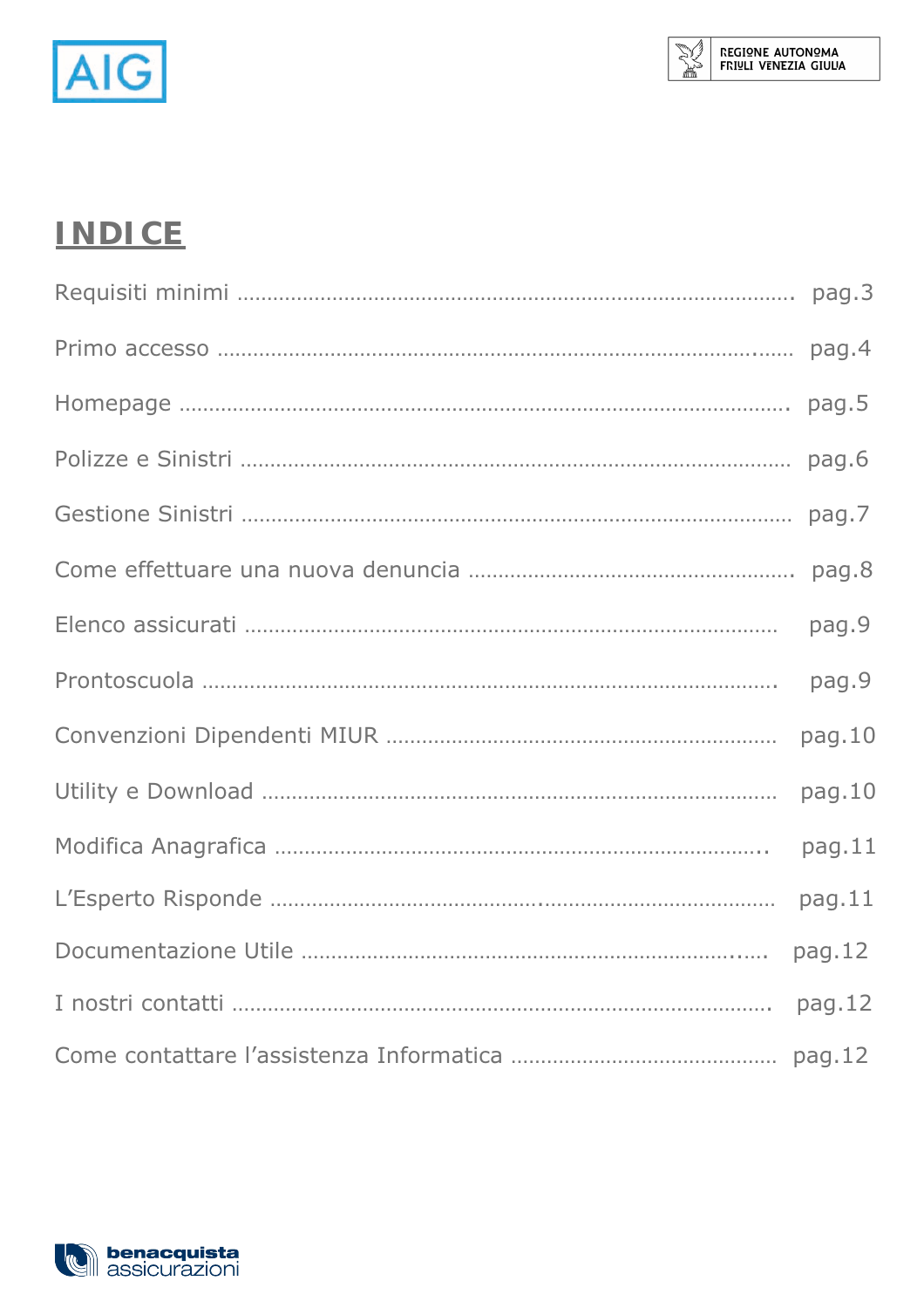

### **ATTENZIONE!**

Per la corretta visualizzazione e utilizzo dell'area riservata del sito occorre aver installata una versione di Internet Explorer uguale o superiore alla  $6.0.$ 

Verificate la versione installata cliccando nella barra degli strumenti, sul punto di domanda e sulla voce "Informazioni su Internet Explorer". Per stampare correttamente tutta la modulistica prodotta dall'applicativo è necessario avere installato ADOBE ACROBAT READER versione 8 o superiore.

NB: Prima di avviare l'installazione, si consiglia di disinstallare la precedente versione. Per scaricare il programma collegarsi al sito:



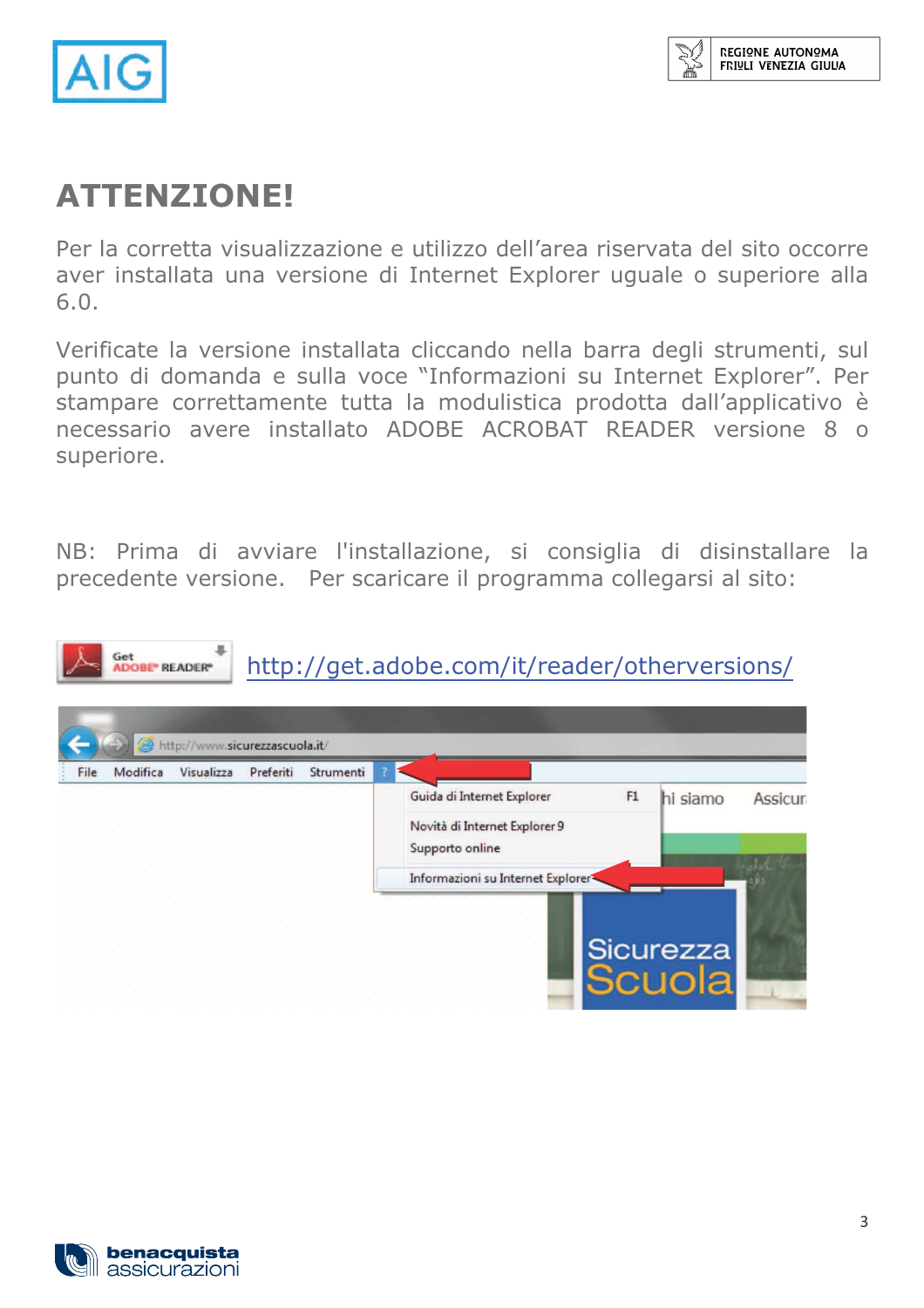



Collegandosi al sito www.sicurezzascuola.it è possibile accedere all'area riservata attraverso l'inserimento di USER e PWD



## **LA SCADENZA DELLA SESSIONE**

Come tutti i siti che gestiscono dati personali e sensibili anche l'area riservata di sicurezza scuola è dotata di un sistema di chiusura automatico delle sessioni di lavoro

Questa procedura, creata per garantire la privacy relativa alla consultazione dei dati inseriti da parte di personale non autorizzato, si attiva automaticamente dopo 20 minuti dall'avvio della sessione di lavoro in cui l'area riservata è mantenuta inattiva.

In alto a destra di ogni pagina viene riportato il tempo residuo a disposizione dell'utente.

Allo scadere della sessione di lavoro ogni inserimento di dati effettuato e non confermato sui nostri sistemi andrà perso.

Il tempo a disposizione si aggiorna ogni qualvolta viene effettuata qualsiasi tipo di operazione.

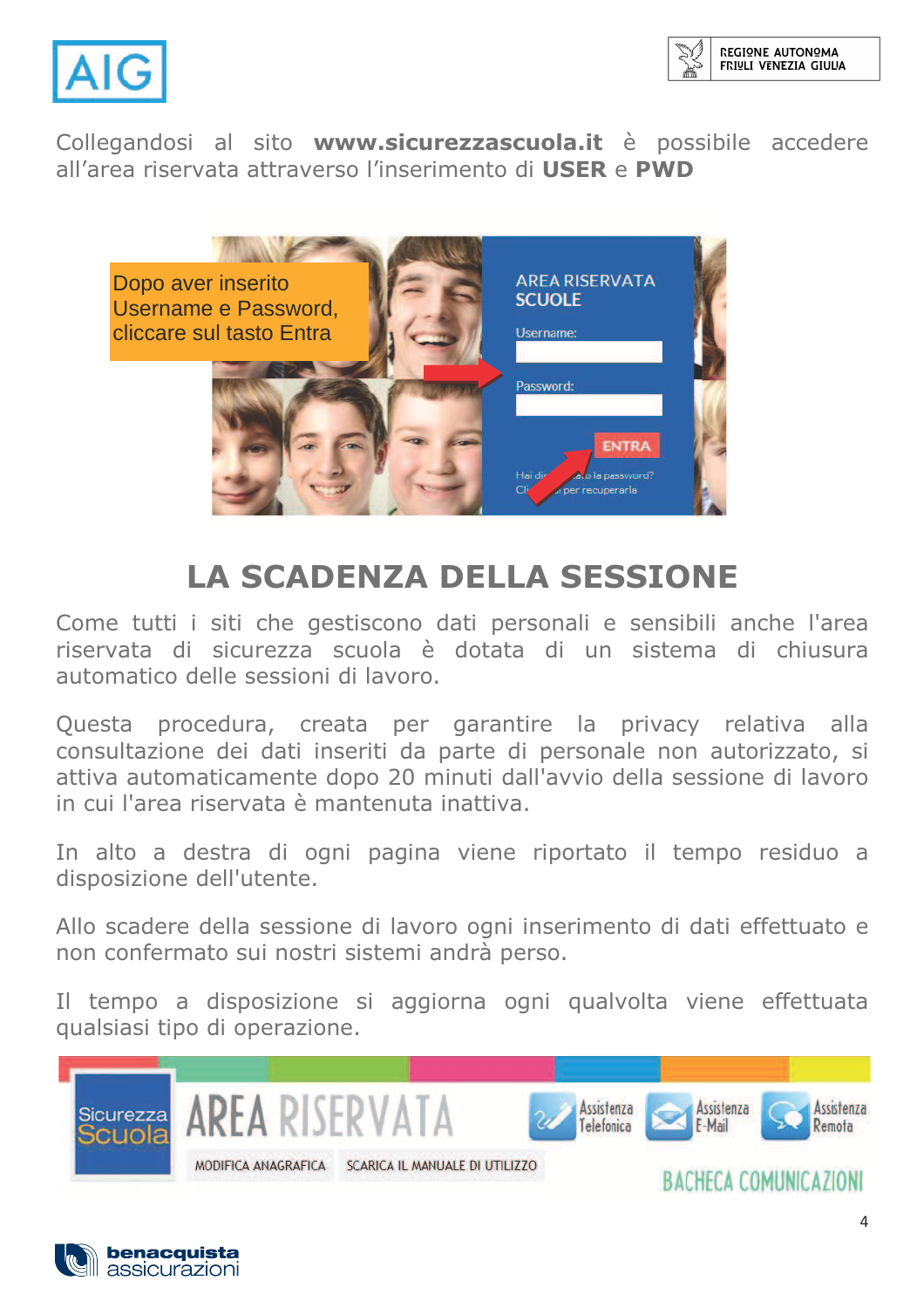

m

### **HomePage**

#### IL SISTEMA VI PERMETTERA' DI:

- 1. Accedere alla gestione Polizze e Sinistri;
- 2. Usufruire gratuitamente del servizio "ProntoScuola";
- 3. Condizioni riservate ai dipendenti MIUR e ai loro familiari;
- 4. Effettuare lo scarico di alcuni programmi e file utili;
- 5. Visualizzare i contatti del Vs. referente di zona e le sue competenze;
- 6. Tenere aggiornata l'anagrafica del Vs. Istituto;
- 7. Utilizzare il servizio di consulenza gratuita per quesiti di natura legale, assicurativa, e medica;
- 8. Avere sempre disponibili e aggiornati il DURC e il modulo della Tracciabilità dei flussi finanziari;
- 9. Visualizzare i contatti dei diversi uffici della Benacquista Assicurazioni;



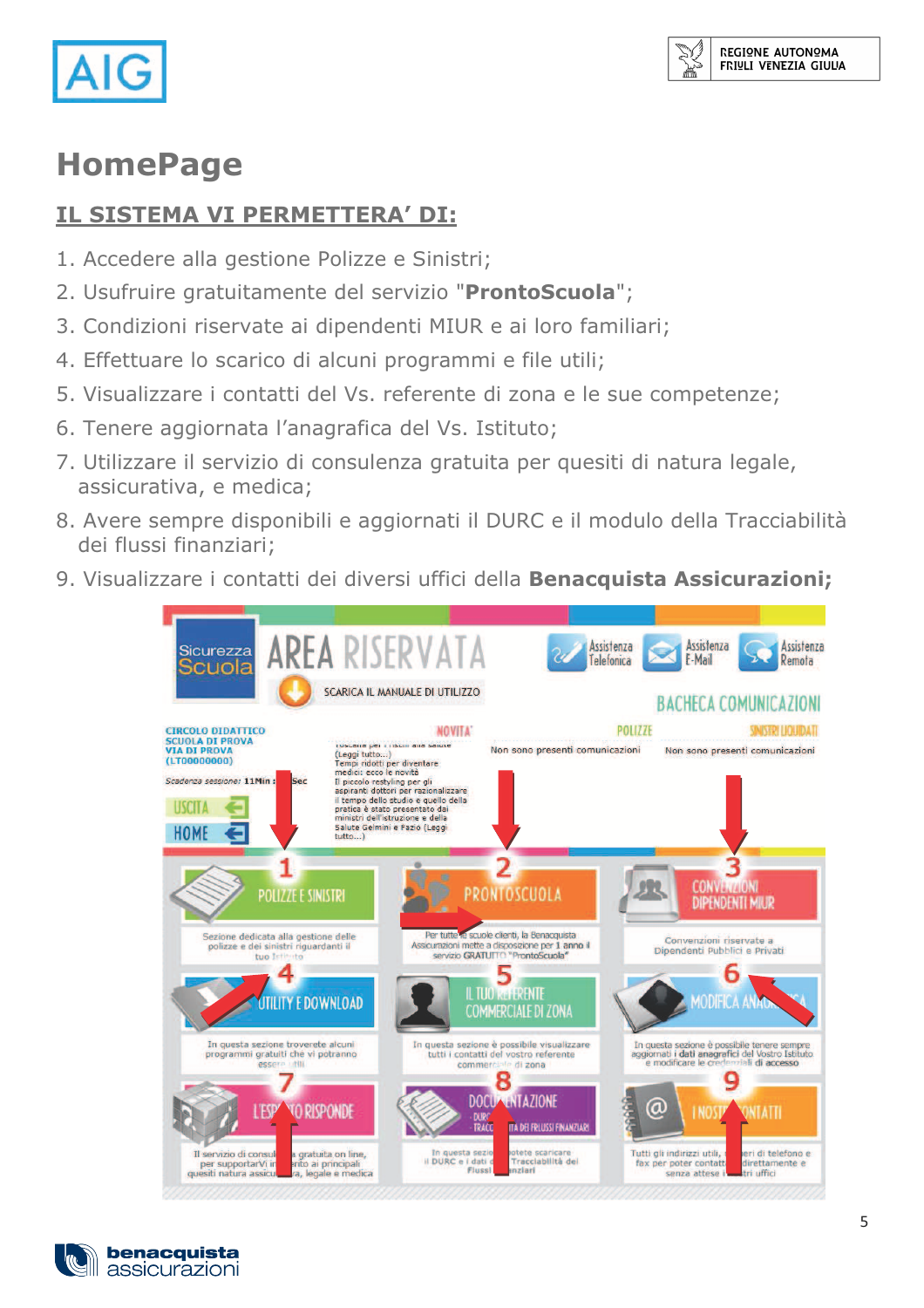

# **POLIZZE E SINISTRI**



In questa sezione visualizzerete tutte le Polizze stipulate nel corso degli anni dalla scuola.



- Nella Sezione "POLIZZE E APPENDICI", potrete stampare i simpli delle Coperture e delle Appendici.
- Nella Sezione "MODULISTICA", troverete tutta la modulistica inerente alla Polizza e alla gestione dei sinistri. (ES. Modulo Regolazione Premio, Lettera di copertura...)
- Nella Sezione "GESTISCI SINISTRI", potete aprire un nuovo sinistro o di visualizzare quelli precedentemente inseriti.
- Nella Sezione "ELENCO ASSICURATI", potete gestire l'elenco dei vostri assicurati.

| <b>CONVENZIONE</b>         | <b>COMBINAZIONE</b> | <b>POLIZZE</b><br><b>APPENDICI</b>             | <b>MODULISTICA</b> | <b>GESTIONE</b><br><b>SINISTRI</b> | <b>ELENCO</b><br><b>ASSICURATI</b> |
|----------------------------|---------------------|------------------------------------------------|--------------------|------------------------------------|------------------------------------|
| SICUREZZA SCUOLA 2010/2011 | COMB.2              | <b><i><u>American</u></i></b><br>$\frac{1}{2}$ |                    |                                    |                                    |
| SICUREZZA SCUOLA 2009/2010 | COMB.2              | E,                                             |                    |                                    |                                    |
| SICUREZZA SCUOLA 2008/2009 | COMB.2              | Ġ,                                             |                    |                                    |                                    |

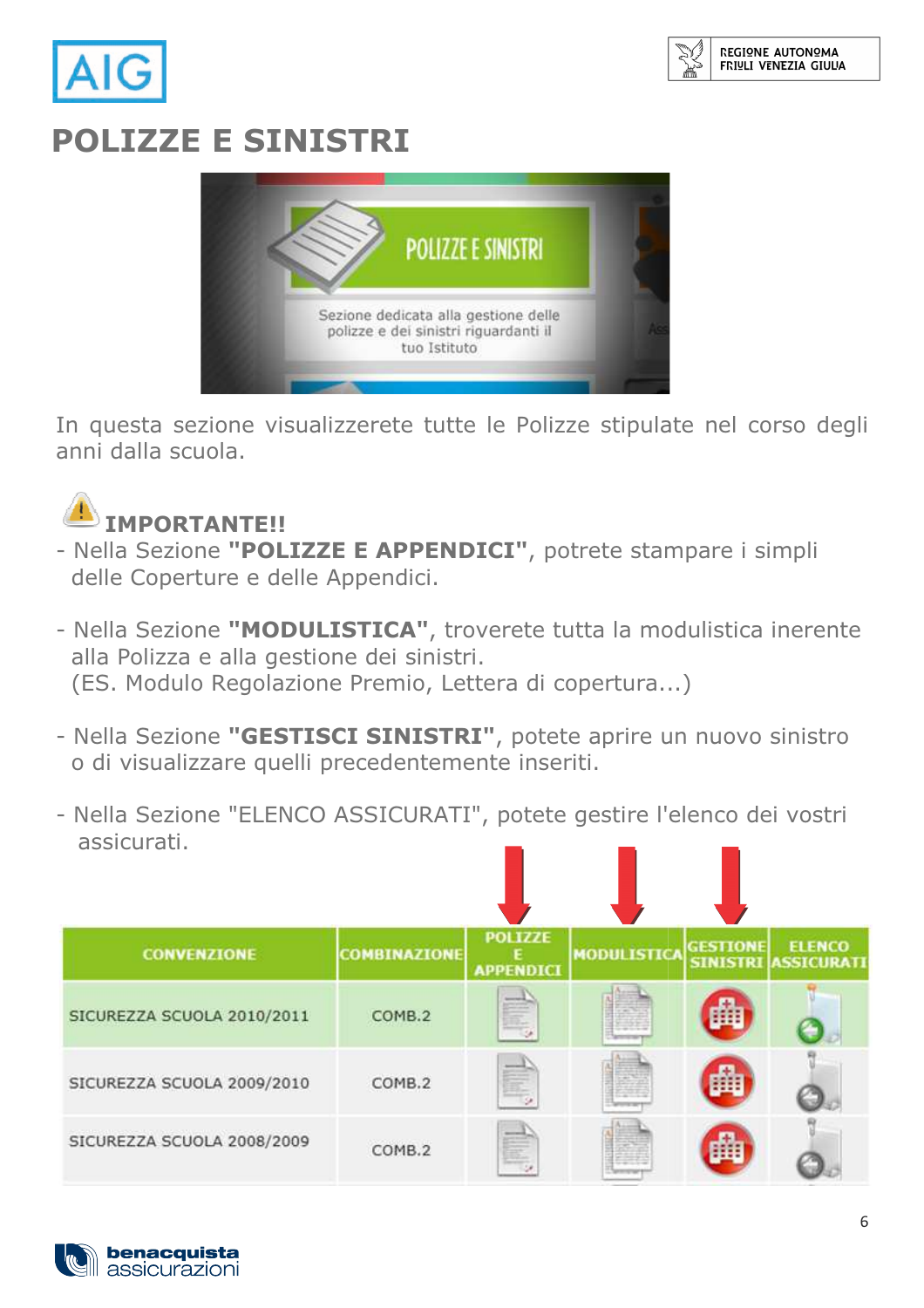

#### **GESTIONE SINISTRI**

Questa sezione vi permetterà di:

- 1. Inserire una nuova denuncia;
- 2. Effettuare eventuali statistiche sui sinistri già inseriti;
- 3. Compilare i dati dei destinatari relativi alle integrazioni dei sinistri e delle denunce;
- 4. Effettuare la ricerca del sinistro interessato;
- 5. Visualizzare i dati inseriti del sinistro interessato;
- 6. Effettuare le stampe dei moduli relativi ai sinistri.

| <b>GESTIONE SINISTRI</b>      |                    |
|-------------------------------|--------------------|
| . NUOVA DENUNCIA              | · STATISTICHE      |
| <b>• GESTIONE DESTINATARI</b> | · RICERCA SINISTRI |

| ELENCO SINISTRI APERTI PER LA POLIZZA Nº 10514 |              |                              | VISUALIZZA TUTTI I SINISTRI    |                                 |                   |                                |
|------------------------------------------------|--------------|------------------------------|--------------------------------|---------------------------------|-------------------|--------------------------------|
| <b>COGNOME</b>                                 | <b>NOME</b>  | <b>Nº</b><br><b>SINISTRO</b> | <b>DATA</b><br><b>SINISTRO</b> | <b>STATO</b><br><b>SINISTRO</b> | <b>VISUALIZZA</b> | <b>STAMPA</b><br><b>MODULI</b> |
| <b>ROSSI</b>                                   | <b>MARIO</b> | BA0000001                    | 01/06/2011                     | IN TRATTAZIONE                  |                   |                                |
|                                                |              |                              |                                |                                 |                   |                                |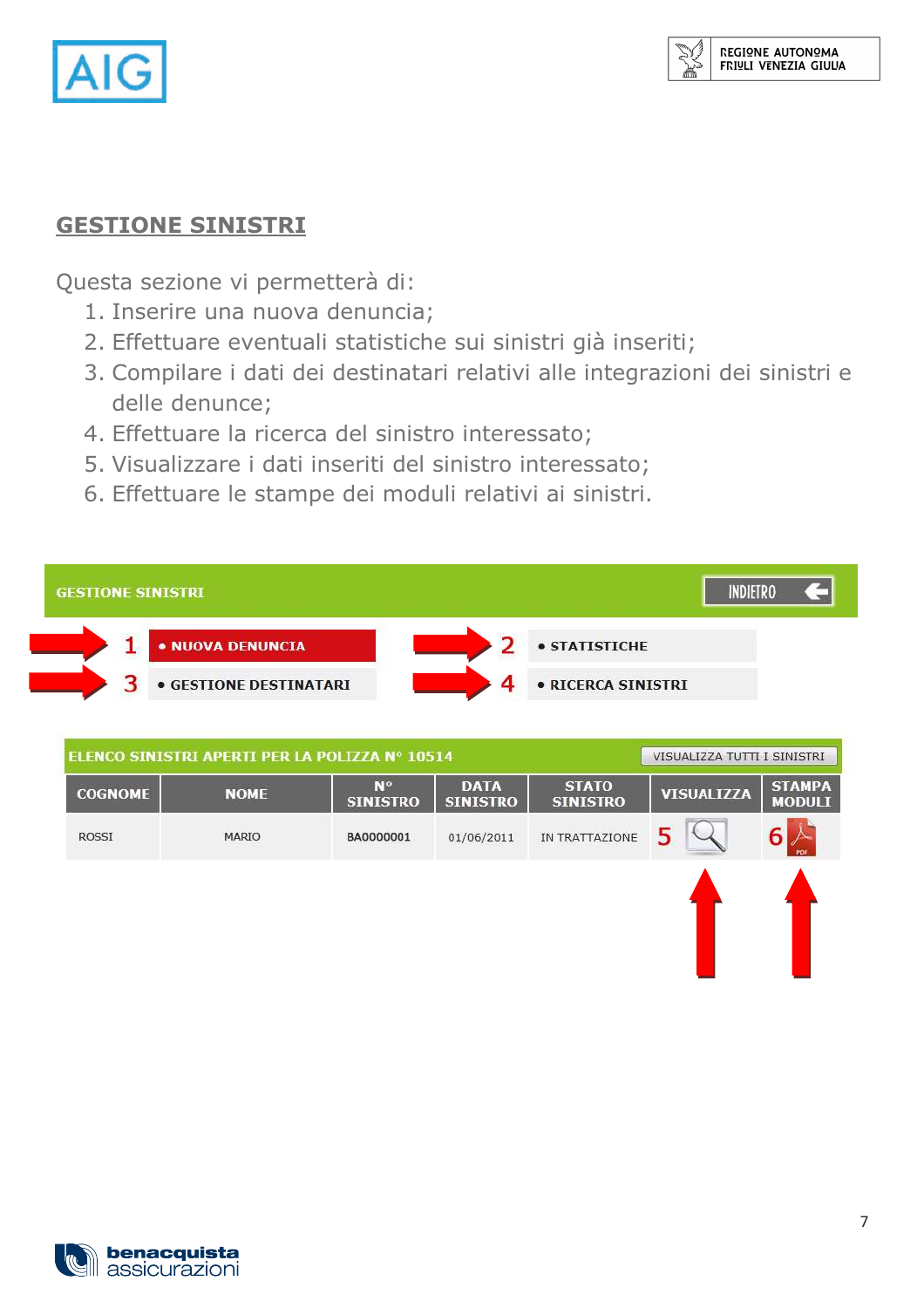

#### **COME EFFETTUARE UNA NUOVA DENUNCIA**

Dopo aver cliccato su "NUOVA DENUNCIA", il sistema Vi chiederà di selezionare il tipo di denuncia da effettuare, ovvero: 1. "DENUNCIA SEMPLIFICATA"

#### 2. "DENIINCTA COMPLETA"



#### N.B. Vi ricordiamo che:

- la "DENUNCIA SEMPLIFICATA", il sistema richiederà soltanto i dati necessari per la registrazione della denuncia e "non sarà possibile", successivamente, effettuarne la stampa del modello INAIL:
- Selezionando la "DENUNCIA COMPLETA", il sistema richiederà sia i necessari per la registrazione del denuncia, dati sia i dati necessari alla stampa del modello INAIL.

Selezionato il tipo di denuncia, il sistema visualizzerà la pagina di inserimento dati della denuncia.

Una volta inseriti i dati in Vostro possesso, potete procedere alla conferma della denuncia, premendo il bottone "INSERISCI"



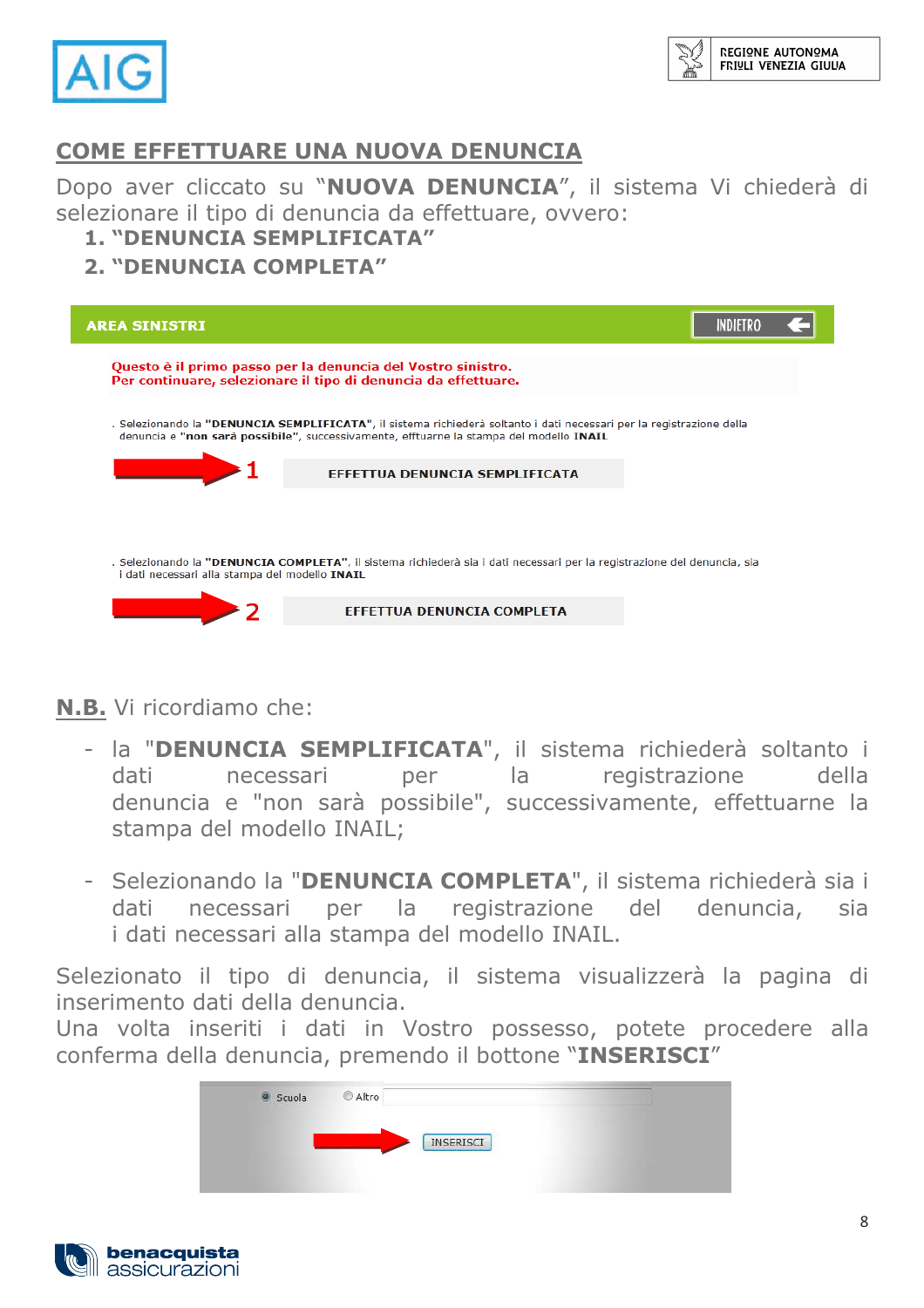

### **PRONTOSCUOLA**

Per tutte le scuole clienti, la Benacquista Assicurazioni, mette a disposizione per 1 anno il servizio GRATUITO "ProntoScuola". ProntoScuola è un servizio esclusivo di Consulenza ed Assistenza per il DIRIGENTE SCOLASTICO e per il DIRETTORE S.G.A. fornito da consulenti, legali, dirigenti operanti nelle Autonomie scolastiche ed amministrativisti esperti.



Il servizio prevede 3 livelli di assistenza specializzata per essere sempre vicino al Dirigente Scolastico ed al Direttore dei Servizi Generali e Amministrativi:

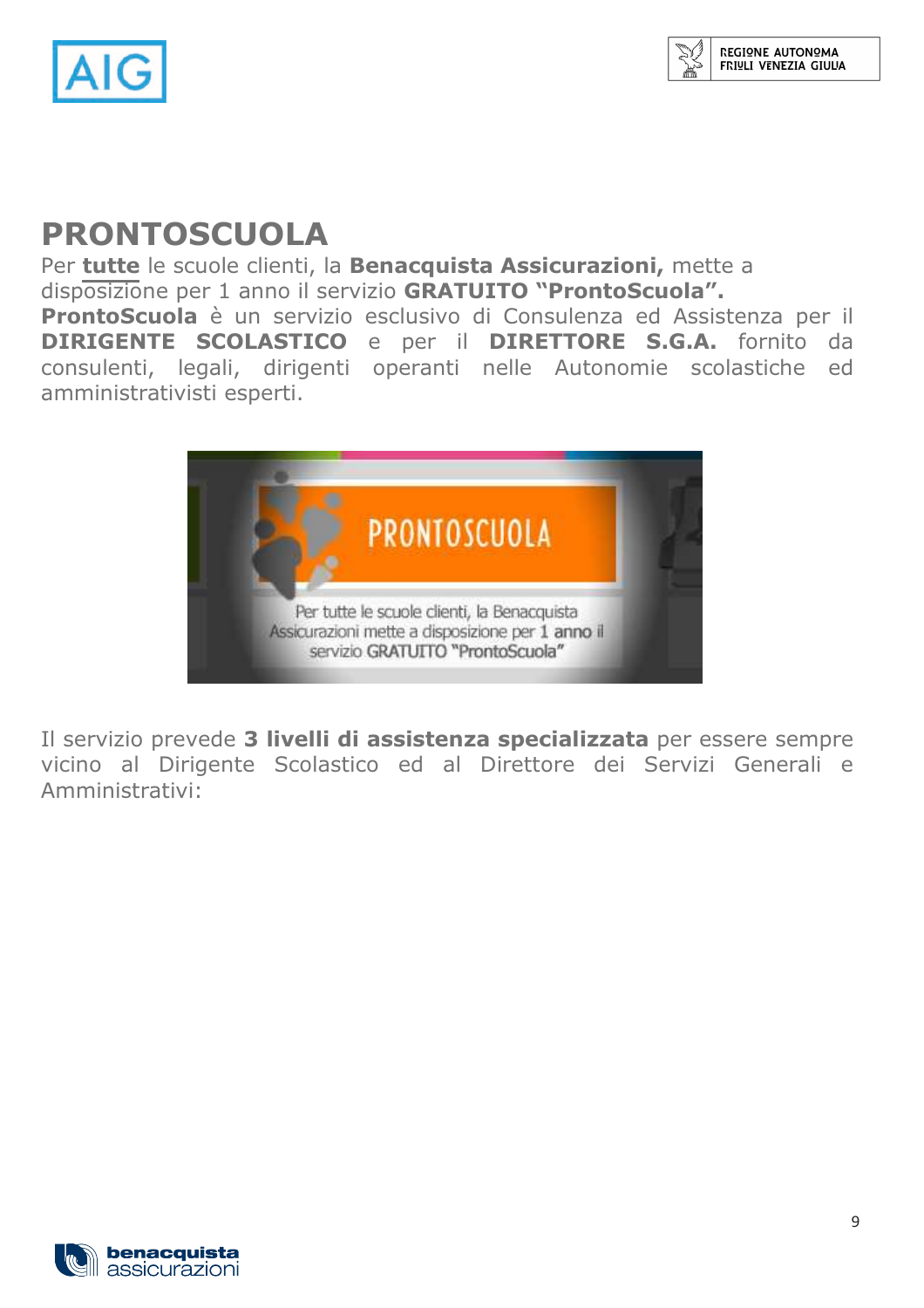



- 1.Help Desk Telefonico per tutte le problematiche inerenti l'Attività Scolastica e la qualifica (con possibilità di approfondimenti scritti).
- 2. Un Pool di Esperti potrà Redigere Atti o fornire, in modo celere, Pareri Scritti su argomenti di particolare importanza quali:
	- Sicurezza sui luoghi di Lavoro;  $\bullet$
	- Privacy:  $\bullet$
	- Gestione del personale;  $\bullet$
	- **Gestione Amministrativo/Contabile:**
	- Infortuni scolastici
- 3. Consulenze a Domicilio: ProntoScuola si occuperà di far raggiungere il DIRIGENTE SCOLASTICO o il DIRETTORE S.G.A. da un Legale o da un Consulente per specifiche problematiche che non possano essere affrontate e/o risolte al telefono o tramite un semplice parere scritto, senza costi per la Scuola.

### **CONVENZIONI DIPENDENTI MIUR**

Condizioni vantaggiose, riservate ai dipendenti MIUR e ai loro Famigliari.



# **UTILITY E DOWNLOAD**

In questa sezione troverete alcuni programmi gratuiti che vi potranno essere utili.



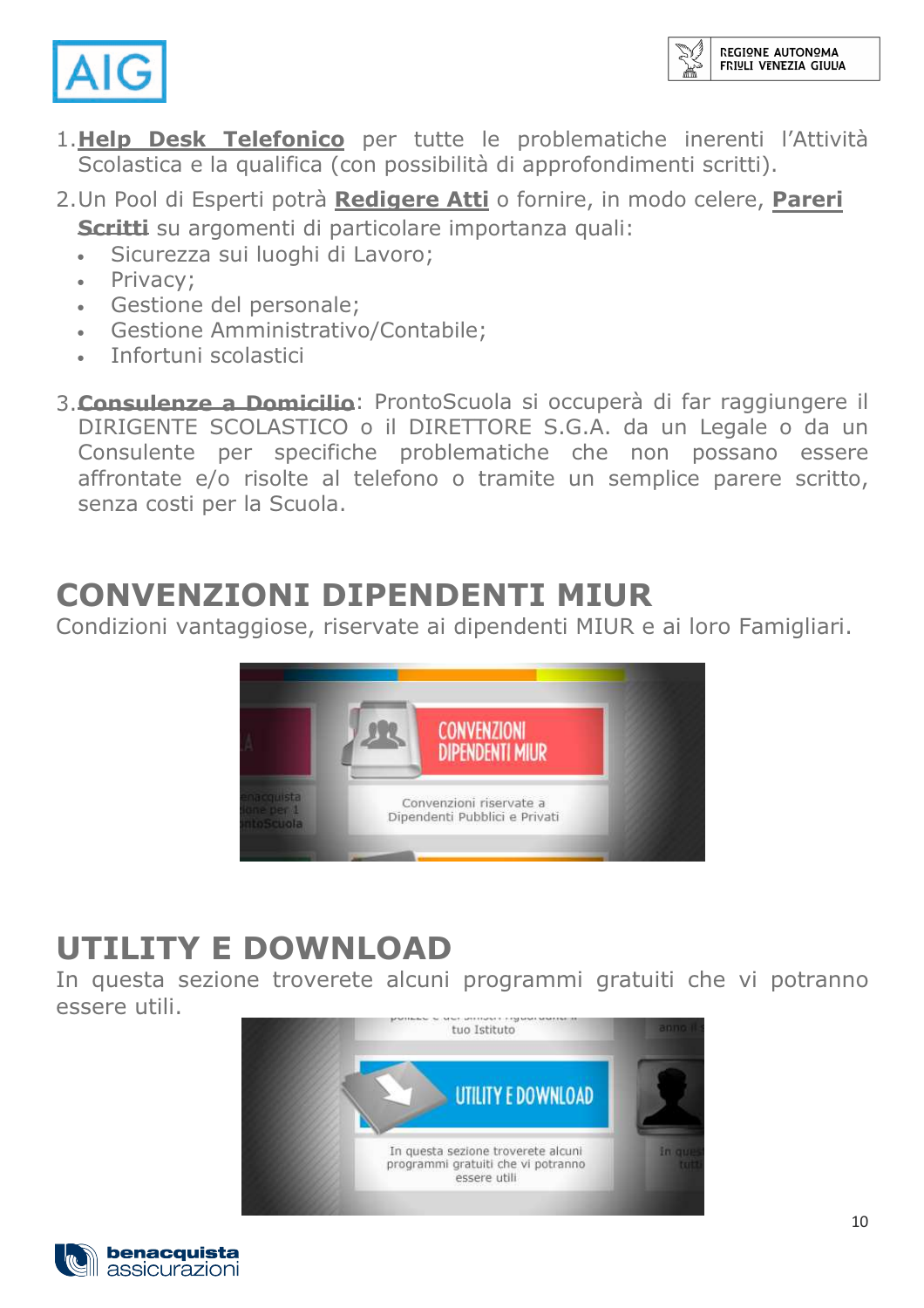

## **MODIFICA ANAGRAFICA**

In questa sezione è sempre possibile tenere aggiornati i dati anagrafici del Vostro Istituto e modificarne le credenziali di accesso.



## **L'ESPERTO RISPONDE**

L'Esperto Risponde, è il servizio di consulenza gratuita online, che mettiamo a disposizione dei nostri utenti per supportarli in merito ai principali quesiti assicurativa, legale natura medica.  $e$ Se hai qualcosa da chiedere, o per un consiglio tecnico, fai una domanda ai nostri "Esperti".